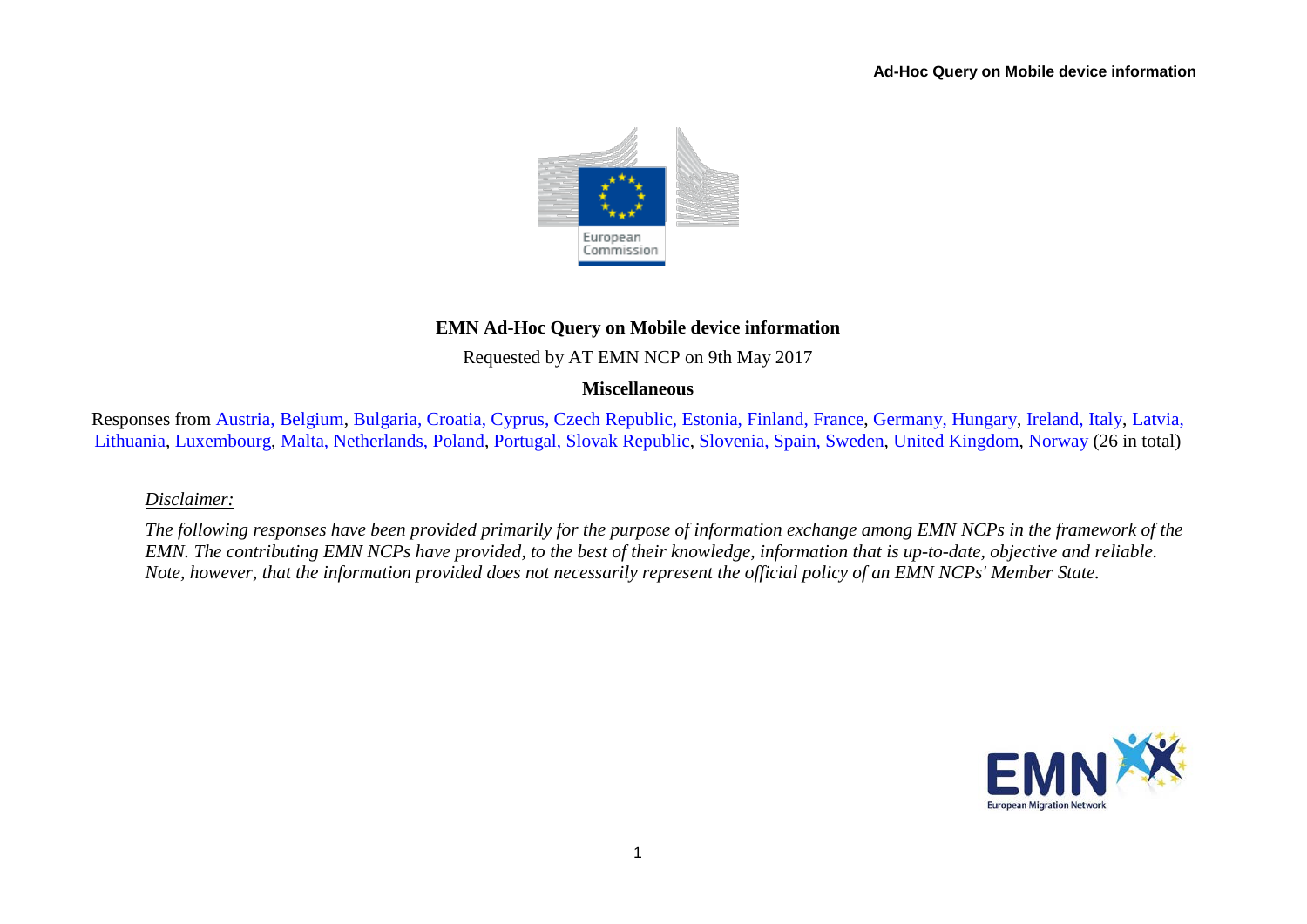#### **Background information:**

Many asylum seekers own mobile devices. The Austrian Federal Office for Migration and Asylum is convinced that a lot of useful information for the asylum or Dublin proceedings (especially for Identity-identification purposes) could be found on the refugees´ or asylum seekers´ mobile device. For the moment there is no basis for that in the Austrian Foreign Police Act or Asylum Act. Only in special cases in the criminal law (eg. commercial human smuggling) analysis of mobile data is allowed and the device can be secured forcibly by police or justice department. In Asylum proceedings analysis of mobile data is only allowed if the refugee or asylum seeker hands over his mobile device voluntarily.

#### **Questions**

- 1. Is mobile device information, especially information on mobile phones, being retrieved as part of asylum proceedings?
- 2. If yes, is the analysis being done only if the mobile device is handed over voluntarily or as well if the mobile device has to be secured forcibly by police?
- 3. If yes, which kind of data is being retrieved; only data concerning location, contacts, call lists or also picture and video recordings which may contain sensitive material in regard to data protection?

<span id="page-1-1"></span><span id="page-1-0"></span>

| Country        | <b>Wider</b><br><b>Dissemination</b> | <b>Response</b>                                                                                                                                                                                                                                                                                                                                                                                                                        |
|----------------|--------------------------------------|----------------------------------------------------------------------------------------------------------------------------------------------------------------------------------------------------------------------------------------------------------------------------------------------------------------------------------------------------------------------------------------------------------------------------------------|
| <b>Austria</b> | Yes                                  | 1. For the moment, there is no legal basis in Austria for retrieving information on mobile phones as part of<br>the asylum proceeding. Source: Federal Ministry of the Interior.<br>2. Because question 1 was answered with no, question 2 cannot be answered. Source: Federal Ministry of<br>the Interior.<br>3. Because question 1 was answered with no, question 3 cannot be answered. Source: Federal Ministry of<br>the Interior. |
| <b>Belgium</b> | Yes                                  | 1. For the moment, there is no legal basis in the Belgian Immigration Act which allows the Immigration<br>Office to examine mobile phones, laptops etc. with a view to retrieving information relating to the identity,<br>country of origin or itinerary of applicants for international protection. Source: Immigration Office                                                                                                       |

### **Responses**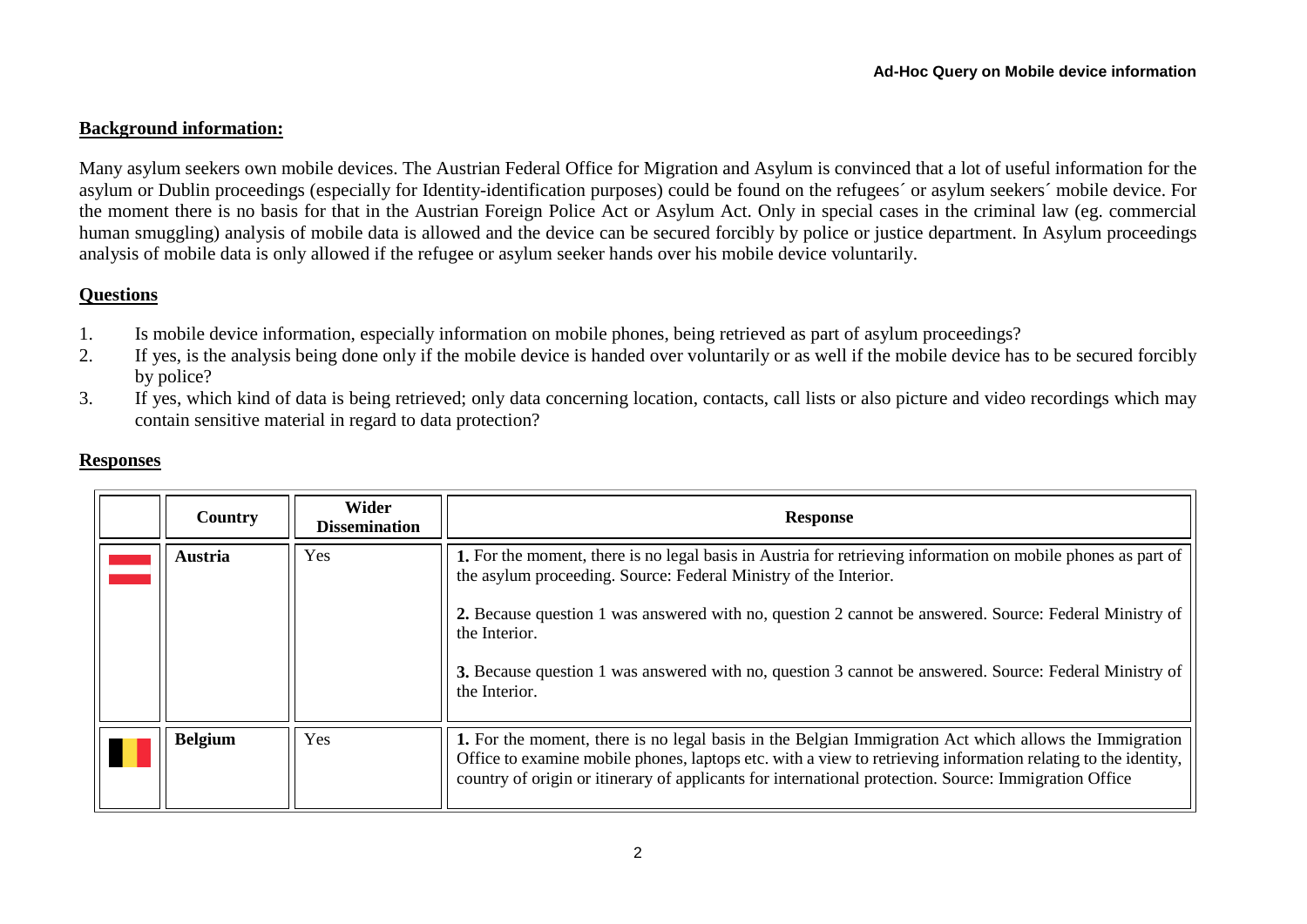<span id="page-2-1"></span><span id="page-2-0"></span>

|                      |                 |     | 2. /<br>3. /                                                                                                                                                                                                                                                                                                                                                                                                                                                                                                                                                                                                                                                                                                                                              |
|----------------------|-----------------|-----|-----------------------------------------------------------------------------------------------------------------------------------------------------------------------------------------------------------------------------------------------------------------------------------------------------------------------------------------------------------------------------------------------------------------------------------------------------------------------------------------------------------------------------------------------------------------------------------------------------------------------------------------------------------------------------------------------------------------------------------------------------------|
|                      | <b>Bulgaria</b> | Yes | 1. The available data from the mobile devices of TCNs could be used without their agreement in strictly<br>specified cases only for the purposes of prosecution by the empowered authorities in compliance with the<br>lawful procedures. Neither Migration Directorate nor State Agency for Refugees have powers to carry out<br>investigative actions.<br>2. The information from the mobile devices of the TCNs accommodated in the special homes of Migration<br>Directorate can only be used as an aid in connection with the alien's identification when it is voluntary<br>provided.<br>3. N/A                                                                                                                                                     |
|                      | Croatia         | Yes | 1. According to the Croatian legislation as part of the asylum procedure the mobile device information is<br>not retrieved unless the request to access the information to support the asylum application does not<br>voluntarily come from the applicant. The only case when the mobile devices can be seized and data<br>retrieved by a police is in an ongoing criminal investigation (e.g. human smuggling, human trafficking,<br>etc.). In case the applicant wants to share some information from the mobile device, the information can be<br>used in asylum case (for example; Identity documents photos, photos of family members or videos related<br>to the asylum claim).<br>2. Please refer to answer Q 1.<br>3. Please refer to answer Q 1. |
| $\blacktriangledown$ | <b>Cyprus</b>   | Yes | 1. Access to mobile data is performed only with the applicant's consent and if the applicant has vital<br>information relating to his/her claim of international protection.<br>2. Once such evidence come to the competent officer's attention, then the applicant is requested to transfer<br>the data in a USB or CD device so to be used accordingly by Asylum Service in the examination of the                                                                                                                                                                                                                                                                                                                                                      |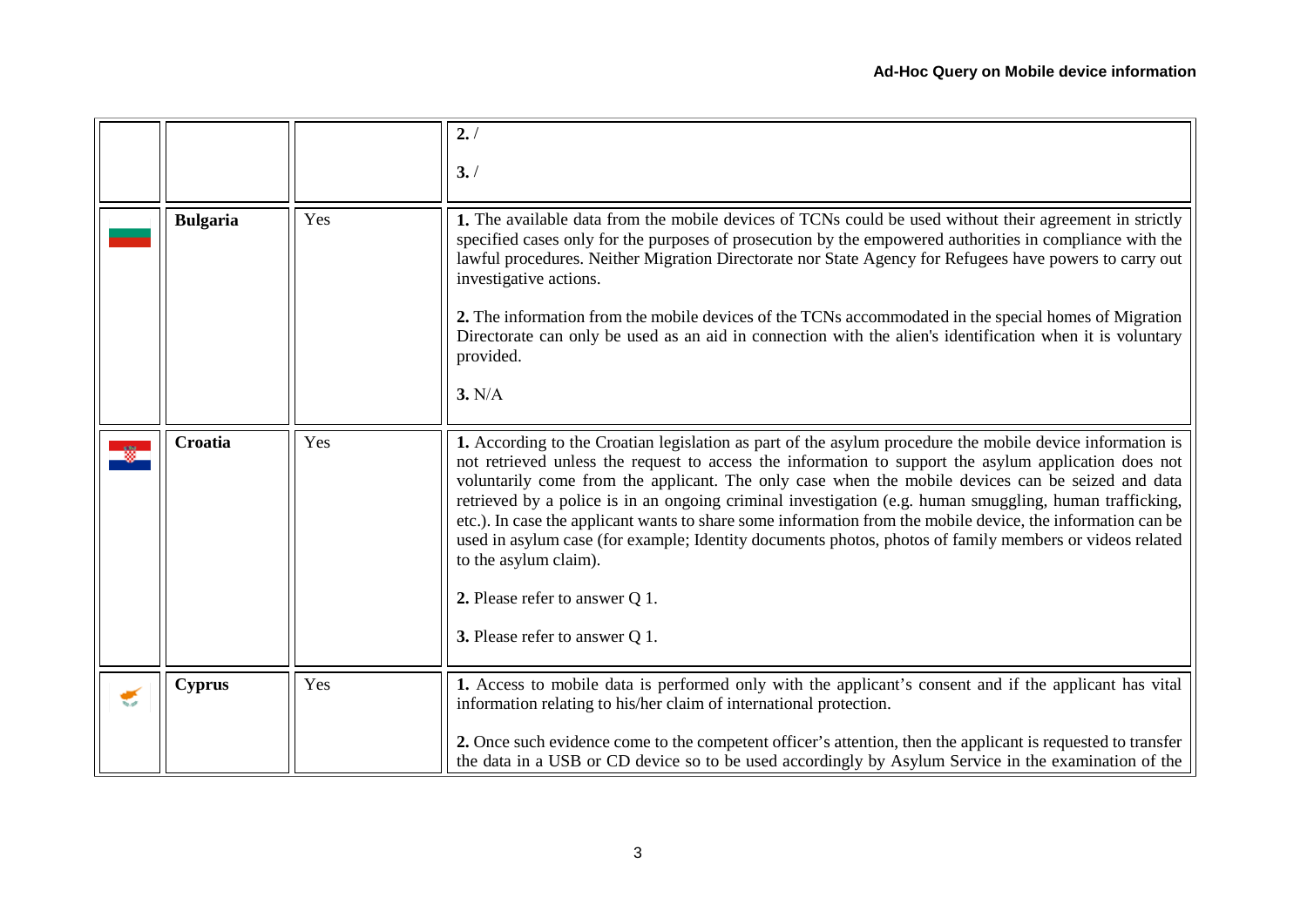<span id="page-3-2"></span><span id="page-3-1"></span><span id="page-3-0"></span>

|                                 |     | claim (as mentioned above, after the applicant's consent). The Asylum Service does not confiscate the<br>applicant's mobile.<br>3. We had cases where applicants had evidence in their mobiles such as: 1. Identity documents photos 2.<br>Videos concerning their claim 3. Photographs of their houses and death certificates of relatives 4. Photos<br>of family members                                                                                                                                                                                                                                                                                                                                                                                                                                                                                                                                                                                                                                                                                                                                                                                                                                                                                                                            |
|---------------------------------|-----|-------------------------------------------------------------------------------------------------------------------------------------------------------------------------------------------------------------------------------------------------------------------------------------------------------------------------------------------------------------------------------------------------------------------------------------------------------------------------------------------------------------------------------------------------------------------------------------------------------------------------------------------------------------------------------------------------------------------------------------------------------------------------------------------------------------------------------------------------------------------------------------------------------------------------------------------------------------------------------------------------------------------------------------------------------------------------------------------------------------------------------------------------------------------------------------------------------------------------------------------------------------------------------------------------------|
| <b>Czech</b><br><b>Republic</b> | No  | This EMN NCP has provided a response to the requesting EMN NCP. However, they have requested that<br>it is not disseminated further.                                                                                                                                                                                                                                                                                                                                                                                                                                                                                                                                                                                                                                                                                                                                                                                                                                                                                                                                                                                                                                                                                                                                                                  |
| <b>Estonia</b>                  | Yes | 1. Yes it is possible to retrieve information from the applicants mobile phones, but only in the case an<br>applicant for international protection voluntarily agrees to it. There are no direct legal basis to allow the<br>Police and Border Guard Board to confiscate and scan the mobile phones in asylum proceedings. However,<br>it is the duty of an applicant to provide elements relevant to his/her claim and the duty of the official to<br>assess the materials. So far, the applicants have been cooperative and have allowed to scan the mobile<br>phones if necessary.<br>2. The analysis in asylum procedures is only being done if the mobile device is handed over voluntarily. In<br>case the applicant submits an evidence that he/she claims to have gotten from his/her mobile phone, the<br>Police and Border Guard Board asks to investigate the phone. If the applicant refuses to hand over the<br>phone, it will be taken account of when assessing the evidentiary value of the information provided.<br>3. If the applicant hands the mobile device over voluntarily, on the bases of the written consent, then the<br>Police and Border Guard Board shall look for contacts (names and area codes), pictures, social media<br>accounts, videos, downloads and messages. |
| <b>Finland</b>                  | Yes | 1. No. Finnish Immigration Service is in charge of asylum examination and there is no legal basis to conduct<br>a search or analysis to mobile devices. Police has no role in asylum investigation and thus police authority<br>cannot be used to investigate the phone. If there is an ongoing criminal investigation (eg. human smuggling,<br>violation of border, human trafficking), the mobile device may be investigated by police. In case the<br>applicant wants to share some information from the mobile device, the information can be used in asylum                                                                                                                                                                                                                                                                                                                                                                                                                                                                                                                                                                                                                                                                                                                                      |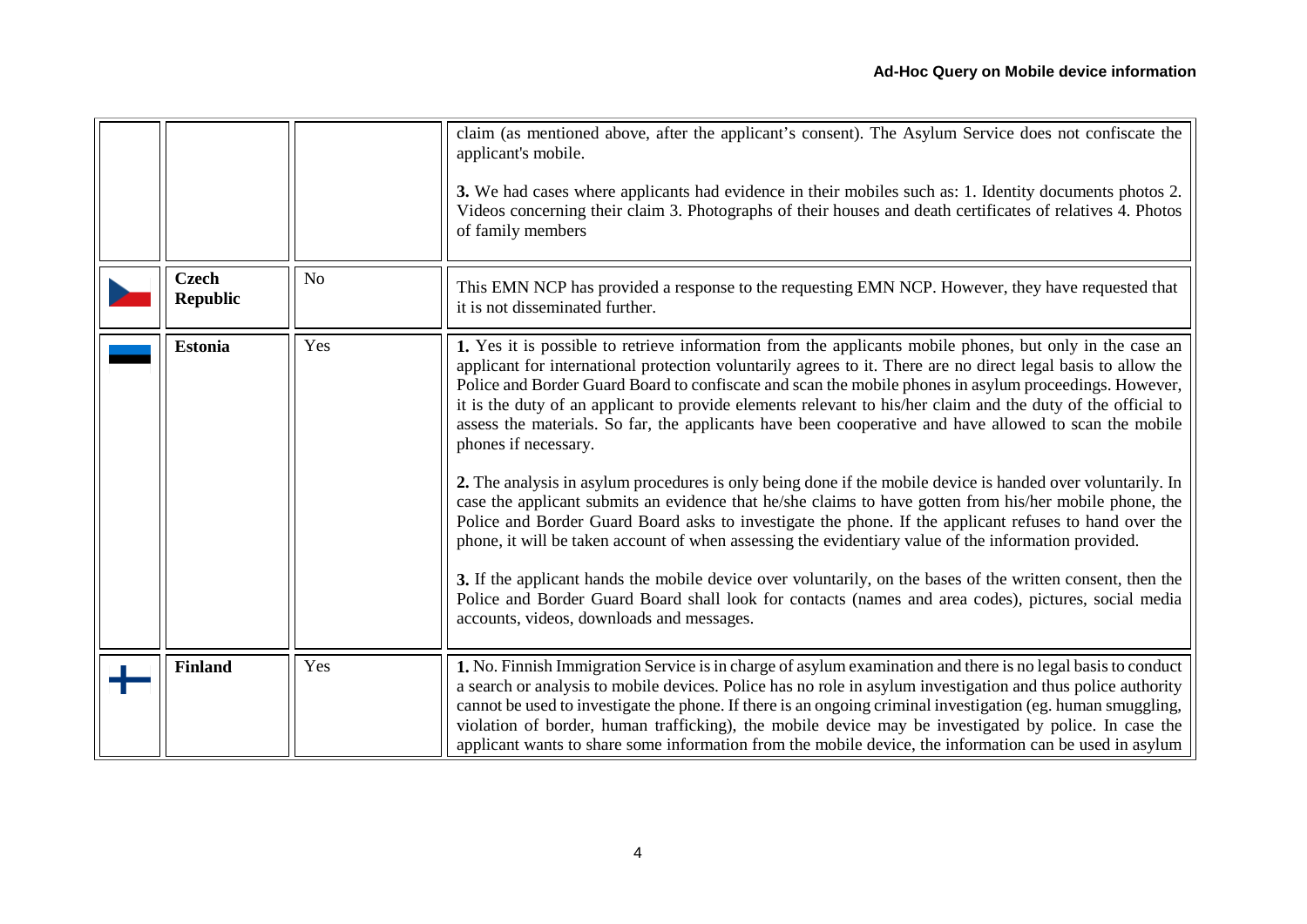<span id="page-4-1"></span><span id="page-4-0"></span>

|                |     | case. There is no limitation what kind of data may be used, but mostly it would be photos or videos related<br>to the asylum claim.<br>2. Please see answer to Q1.<br>3. Please see answer to Q1.                                                                                                                                                                                                                                                                                                                                                                                                                                                                                                                                                                                                                                   |
|----------------|-----|-------------------------------------------------------------------------------------------------------------------------------------------------------------------------------------------------------------------------------------------------------------------------------------------------------------------------------------------------------------------------------------------------------------------------------------------------------------------------------------------------------------------------------------------------------------------------------------------------------------------------------------------------------------------------------------------------------------------------------------------------------------------------------------------------------------------------------------|
| <b>France</b>  | Yes | 1. NO<br>2. na<br>3. na                                                                                                                                                                                                                                                                                                                                                                                                                                                                                                                                                                                                                                                                                                                                                                                                             |
| <b>Germany</b> | Yes | 1. We have no legal basis as yet for the analysis of data media, such as mobile phones. The Federal<br>Government has drafted a bill containing a provision to this end. According to this bill, the analysis of data<br>media is to be permissible for the purposes of establishing a person's identity and nationality where this is<br>necessary and such verification is not possible by simpler means. Consequently, it will not be permissible<br>to read out mobile phone data when a valid passport is presented. The foreigner will be obliged to present<br>corresponding data media and to surrender them for analysis. Where a data medium is not handed over<br>voluntarily, it may be analysed without the foreigner's consent. It is not yet foreseeable when this law will<br>enter into force.<br>2. n/a<br>3. n/a |
| <b>Hungary</b> | Yes | 1. Only if the asylum seeker agrees. The applicant can give his/her mobile device voluntarily if the data<br>can support his asylum application.<br>2. Voluntarily.<br>3. No. Only in criminal proceeding can sensitive data be retrieved and used.                                                                                                                                                                                                                                                                                                                                                                                                                                                                                                                                                                                 |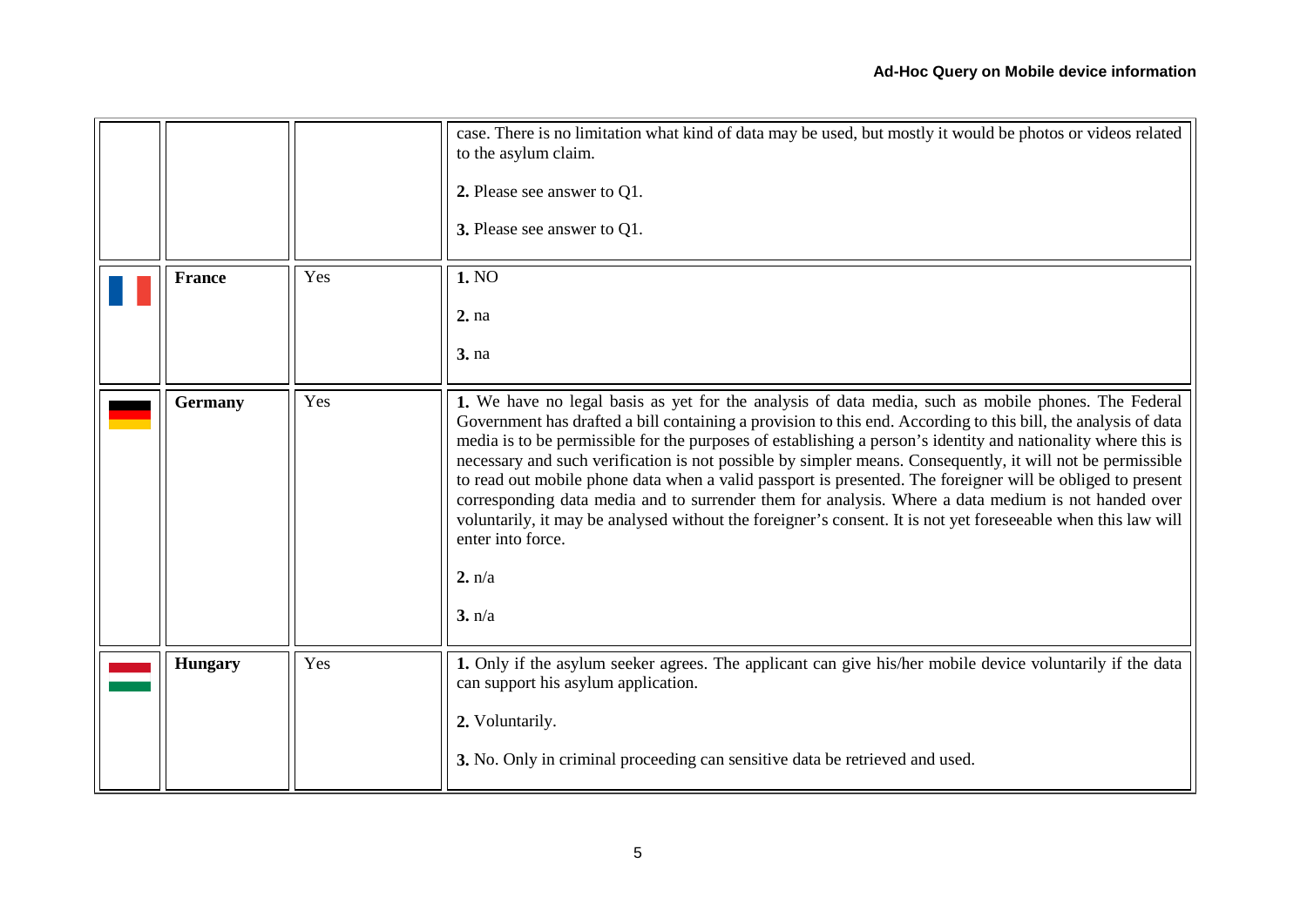<span id="page-5-4"></span><span id="page-5-3"></span><span id="page-5-2"></span><span id="page-5-1"></span><span id="page-5-0"></span>

| <b>Ireland</b> | N <sub>o</sub> | This EMN NCP has provided a response to the requesting EMN NCP. However, they have requested that<br>it is not disseminated further.                                                                                                                                                                                                                                                                                                                                                                                                                      |
|----------------|----------------|-----------------------------------------------------------------------------------------------------------------------------------------------------------------------------------------------------------------------------------------------------------------------------------------------------------------------------------------------------------------------------------------------------------------------------------------------------------------------------------------------------------------------------------------------------------|
| <b>Italy</b>   | Yes            | 1. No, information on mobile phones cannot be retrieved as part of asylum proceedings. These kind of<br>analysis are possible only in criminal cases with the intervention of the judicial authorities. When applying<br>for international protection, asylum seekers have to provide documents and evidences explaining the<br>reasons they are asking for protection (art. 3 Legislative Decree 251/2007). Thus, on voluntary basis asylum<br>seekers could allow the access to their mobile devices as evidence.<br>2. see answer 1<br>3. see answer 1 |
| Latvia         | Yes            | 1. Information on mobile phones is not retrieved as a part of asylum proceedings conducted by authorities<br>involved in asylum procedure as Latvia has no legal basis for it. Information on the mobile phone could be<br>used when applicant hands it over voluntarily, for example, to show incoming/outgoing calls and messages<br>(as we have experienced), but evaluation of this kind of evidence needs to be done critically taking into<br>account individual circumstances of concrete asylum case.<br>2. N/A<br>3. N/A                         |
| Lithuania      | Yes            | 1. No. If asylum seeker himself would provide the information from the mobile phone which would<br>substantiate to asylum seeker's propositions, it would be taken into consideration.<br>2. Only voluntarily. See answer to question number one.<br>3. N/A                                                                                                                                                                                                                                                                                               |
| Luxembourg     | Yes            | 1. No, the Law of 18 December 2015 on international protection and temporary protection does not allow<br>the authority to access mobile device information in an asylum procedure if it is not handed voluntarily by<br>the applicant. In Luxembourg, the mobile device information can only be retrieved as part of a criminal                                                                                                                                                                                                                          |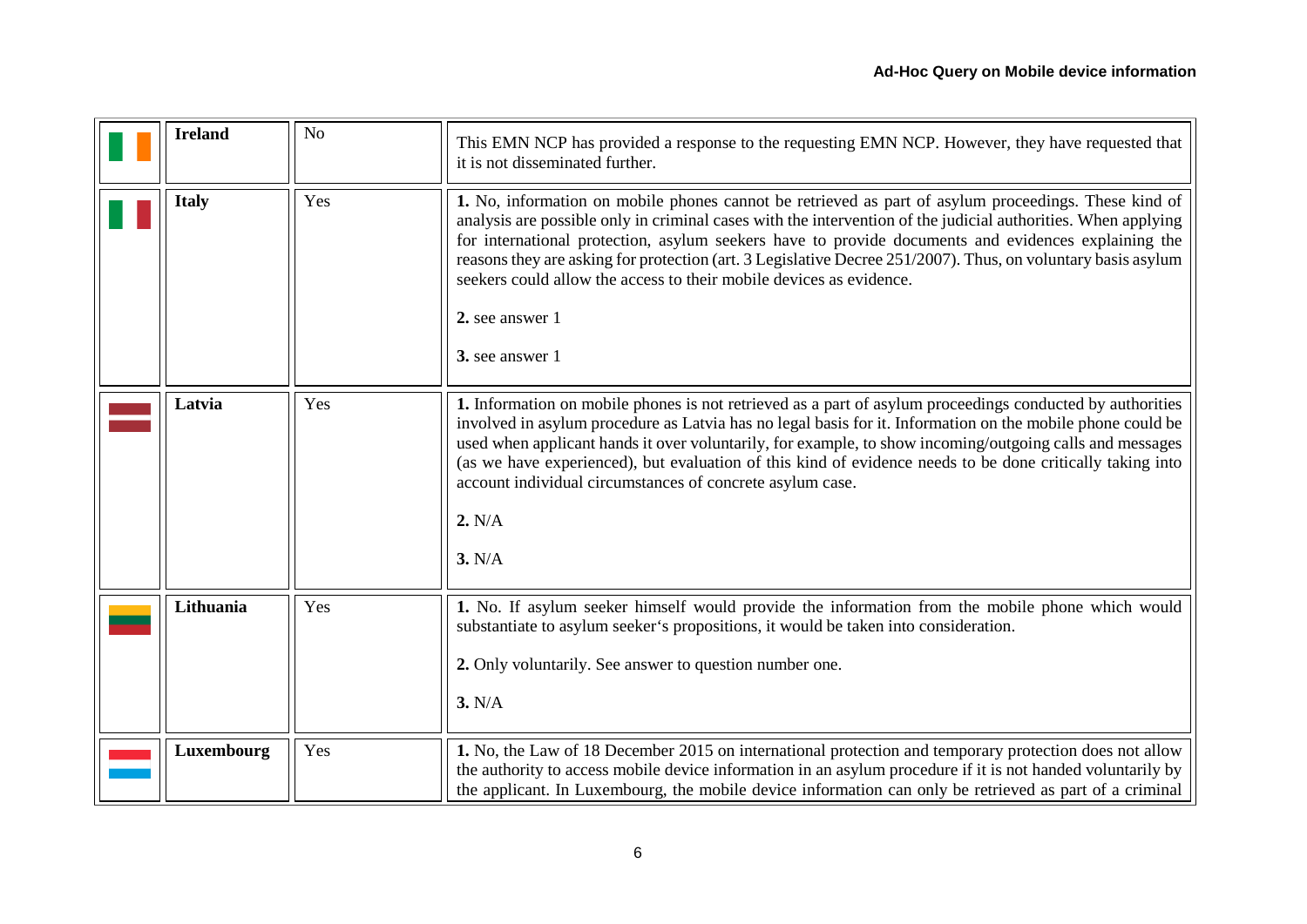<span id="page-6-1"></span><span id="page-6-0"></span>

|                    |     | investigation (i.e. smuggling, drug trafficking), except if the mobile is surrendered voluntarily. The mobile<br>device be seized in case of flagrante delicto (article 31 (3) of the Criminal Procedure Code)) or by order of<br>the investigation judge (article $33(1)$ ).<br>2. N/A. If the applicant surrenders voluntarily his/her phone the authorities (principally the police) can<br>exploit all the information contained in the device. If it is seized by the police, the exploitation will be<br>handled by the forensic team of the Judicial Police.<br>3. N/A. If the mobile device is surrendered voluntarily all the information contained in the device can be<br>used (explicit consent).                                                                                                                                                                                                                                                                                                                                                                                                                                                                                                                                                                                                                                                                                                                                                                                |
|--------------------|-----|----------------------------------------------------------------------------------------------------------------------------------------------------------------------------------------------------------------------------------------------------------------------------------------------------------------------------------------------------------------------------------------------------------------------------------------------------------------------------------------------------------------------------------------------------------------------------------------------------------------------------------------------------------------------------------------------------------------------------------------------------------------------------------------------------------------------------------------------------------------------------------------------------------------------------------------------------------------------------------------------------------------------------------------------------------------------------------------------------------------------------------------------------------------------------------------------------------------------------------------------------------------------------------------------------------------------------------------------------------------------------------------------------------------------------------------------------------------------------------------------|
| <b>Malta</b>       | Yes | 1. The Office of the Refugee Commissioner does not provide any information in relation to the asylum<br>procedure via mobile devices.<br>2. N/A<br>3. N/A                                                                                                                                                                                                                                                                                                                                                                                                                                                                                                                                                                                                                                                                                                                                                                                                                                                                                                                                                                                                                                                                                                                                                                                                                                                                                                                                    |
| <b>Netherlands</b> | Yes | 1. Yes, the identification process for asylum seekers is carried out by the Police (AVIM) and the Royal<br>Netherlands Marechaussee (KMar). Retrieving information from the mobile phones is part of the<br>identification process (of the asylum procedure). The research conducted on the mobile devices helps to<br>find indications for the asylum seekers identity and signals for terrorism, human smuggling or trafficking.<br>There is a so called "quick-check" wherein the data carries (f.e. mobile devices) are manually viewed on<br>photos, email messages, contact lists, message services and applications in relation to origin, itinerary,<br>travel and identity documents and national security issues. On the basis of any signals, an advice is followed<br>to retrieve more (or completely) information from the data carrier (f.e. mobile devices).<br>2. In both cases the mobile device will be subject for a quick-check. If there are any signals related to<br>terrorism, human smuggling or trafficking the mobile device will go through an analysis. There is no<br>differences between voluntarily or involuntarily hand over.<br>3. Please see Q1. Sources of the entire ad-hoc query: - Evaluatie van de Wet Biometrie; Rijksuniversiteit<br>Groningen iov WODC; 2 maart 2017 - Brief aan Tweede Kamer Beleidsreactie Minister van Justitie op<br>Vervolgonderzoek van IV&J De Identificatie van asielzoekers in Nederland; 21-12-2016 - De identificatie |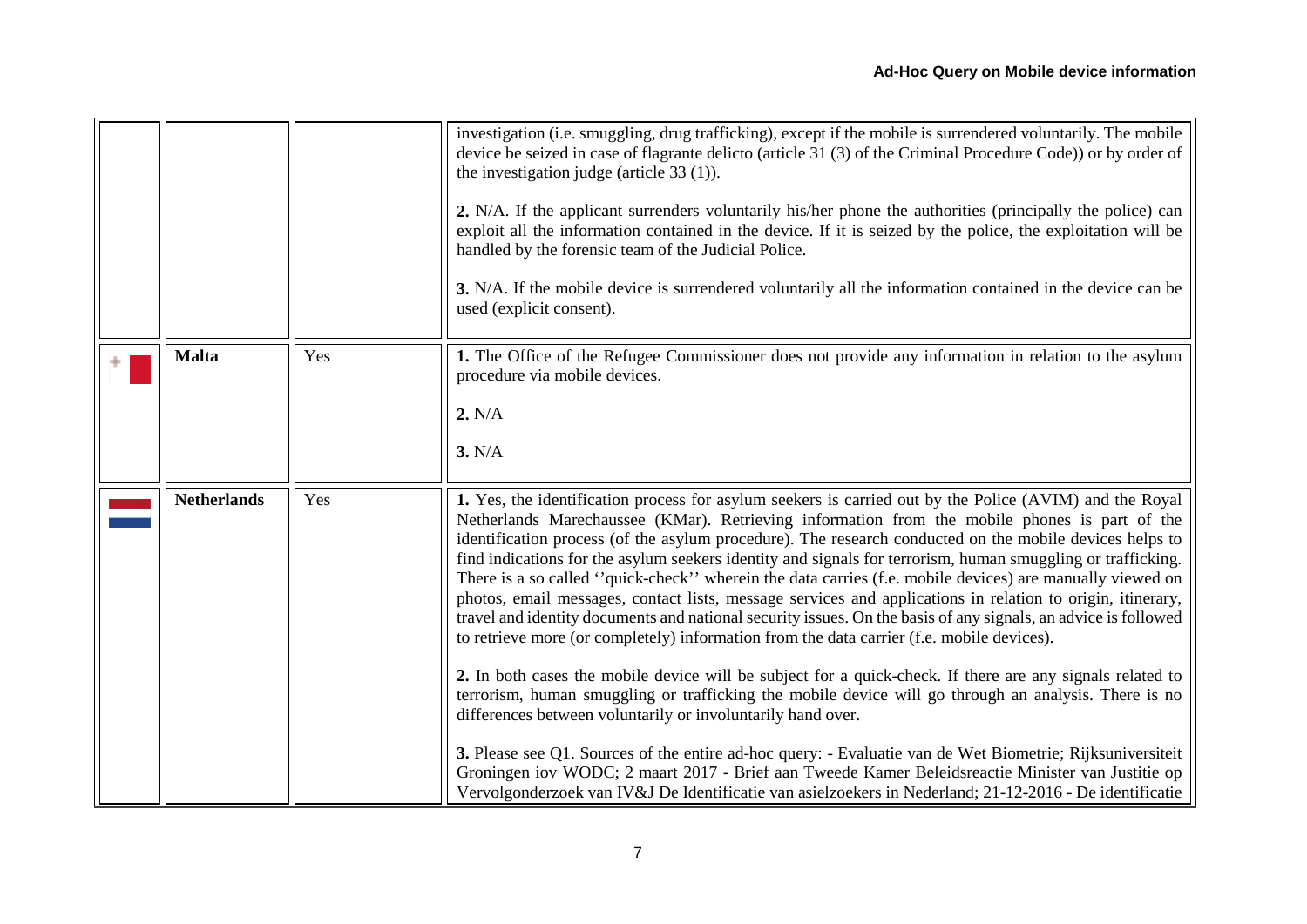<span id="page-7-3"></span><span id="page-7-2"></span><span id="page-7-1"></span><span id="page-7-0"></span>

|           |                                  |     | van asielzoekers in Nederland; rapport van de Inspectie Veiligheid en Justitie; Vervolgonderzoek naar de<br>registratie en identificatie door politie en Koninklijke Marechaussee; november 2016 - De identificatie van<br>asielzoekers in Nederland; rapport van de Inspectie Veiligheid en Justitie; april 2016                                                                                                                                                                                                                                                                                                                                                                                           |
|-----------|----------------------------------|-----|-------------------------------------------------------------------------------------------------------------------------------------------------------------------------------------------------------------------------------------------------------------------------------------------------------------------------------------------------------------------------------------------------------------------------------------------------------------------------------------------------------------------------------------------------------------------------------------------------------------------------------------------------------------------------------------------------------------|
|           | <b>Poland</b>                    | Yes | 1. According to the polish law asylum seekers have a duty to deliver all evidence which could confirm their<br>statements, but there are no specific rules how the foreigner should fulfil those duties. This is why in<br>practice asylum authorities can get an access to data storage on mobile devices only if the foreigners will<br>voluntarily agree on this.<br>2. Asylum authorities can get an access to data storage on mobile devices only if the foreigners will<br>voluntarily agree on this. Without their consent only police or border guard can use such evidence in the<br>criminal proceedings.<br>3. Usually they show messages, pictures and videos which are stored on such devices. |
| $\bullet$ | Portugal                         | Yes | 1. PT does not analyse data from asylum applicants' mobile devices.<br>2. N/a<br>3. N/a                                                                                                                                                                                                                                                                                                                                                                                                                                                                                                                                                                                                                     |
|           | <b>Slovak</b><br><b>Republic</b> | Yes | 1. Mobile device information has not currently been obtained and used by the Migration Office of the<br>Ministry of Interior of the Slovak Republic during asylum proceedings. Obtaining such information is not<br>defined by the Slovak law. However, it is planned to include this issue in the next amendment to the Act<br>on Asylum. The only way to obtain this information is if the applicant submits it voluntarily or it is obtained<br>in other procedures (e.g. criminal procedure).<br>2. N/A<br>3. N/A                                                                                                                                                                                       |
|           | <b>Slovenia</b>                  | Yes | 1. NO                                                                                                                                                                                                                                                                                                                                                                                                                                                                                                                                                                                                                                                                                                       |